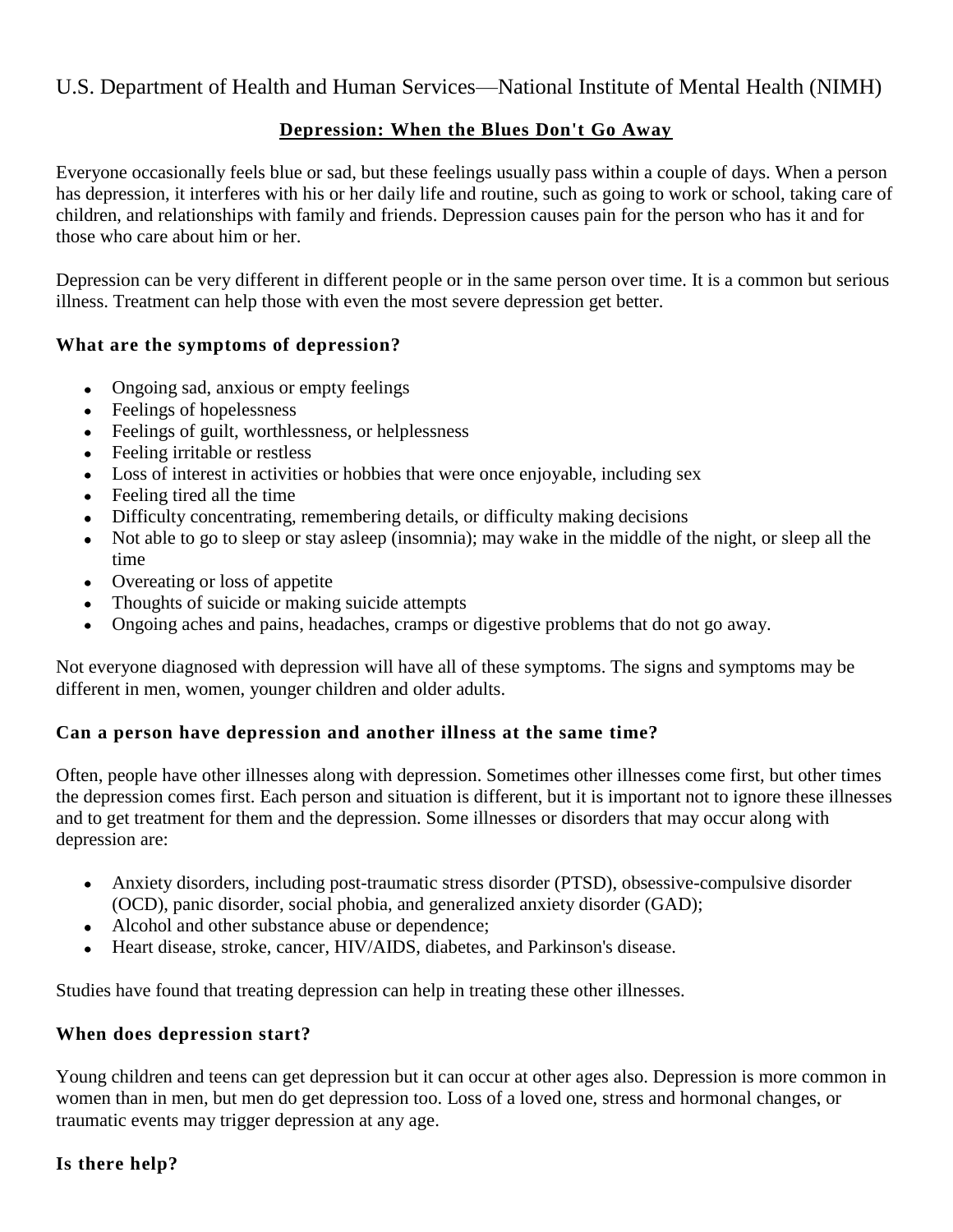There is help for someone who has depression. Even in severe cases, depression is highly treatable. The first step is to visit a doctor. Your family doctor or a health clinic is a good place to start. A doctor can make sure that the symptoms of depression are not being caused by another medical condition. A doctor may refer you to a mental health professional.

The most common treatments of depression are psychotherapy and medication.

# **Psychotherapy**

Several types of psychotherapy-or "talk therapy"-can help people with depression. There are two main types of psychotherapy commonly used to treat depression: cognitive-behavioral therapy (CBT) and interpersonal therapy (IPT). CBT teaches people to change negative styles of thinking and behaving that may contribute to their depression. IPT helps people understand and work through troubled personal relationships that may cause their depression or make it worse.

For mild to moderate depression, psychotherapy may be the best treatment option. However, for major depression or for certain people, psychotherapy may not be enough. For teens, a combination of medication and psychotherapy may work the best to treat major depression and help keep the depression from happening again. Also, a study about treating depression in older adults found that those who got better with medication and IPT were less likely to have depression again if they continued their combination treatment for at least two years.

# **Medications**

Medications help balance chemicals in the brain called neurotransmitters. Although scientists are not sure exactly how these chemicals work, they do know they affect a person's mood. Types of antidepressant medications that help keep the neurotransmitters at the correct levels are:

- SSRIs (selective serotonin reuptake inhibitors)
- SNRIs (serotonin and norepinephrine reuptake inhibitors)
- MAOIs (monoamine oxidase inhibitors)
- $\bullet$ Tricyclics.

These different types of medications affect different chemicals in the brain.

Medications affect everyone differently. Sometimes several different types have to be tried before finding the one that works. If you start taking medication, tell your doctor about any side effects right away. Depending on which type of medication, possible side effects include:

- Headache
- Nausea
- Insomnia and nervousness
- Agitation or feeling jittery
- Sexual problems  $\bullet$
- Dry mouth
- Constipation
- Bladder problems
- Blurred vision, or
- Drowsiness during the day.

## **Other therapies**

**St. John's wort**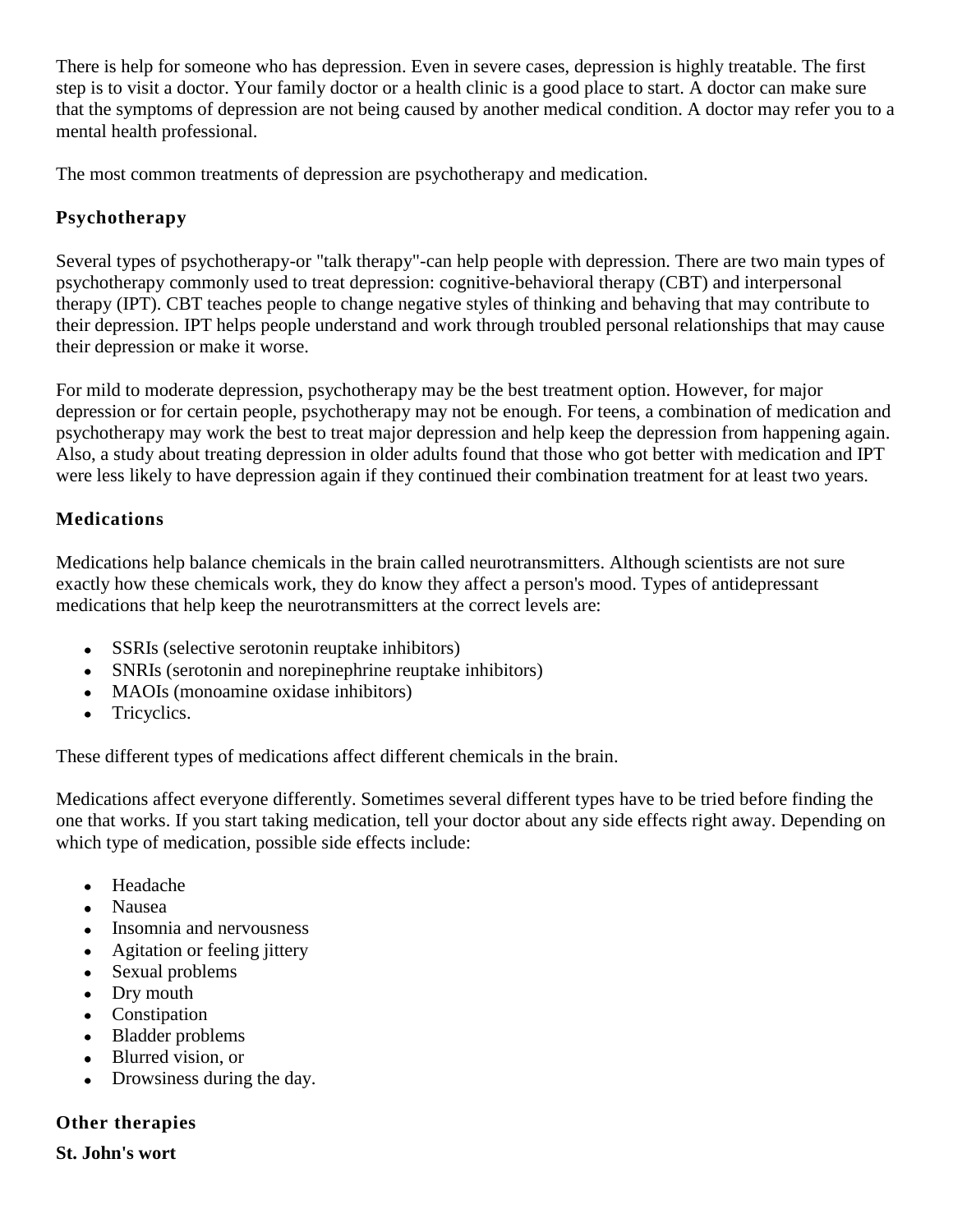The extract from St. John's wort (Hypericum perforatum), a bushy, wild-growing plant with yellow flowers, has been used for centuries in many folk and herbal remedies. The National Institutes of Health conducted a clinical trial to determine the effectiveness of the herb in treating adults who have major depression. Involving 340 patients diagnosed with major depression, the trial found that St. John's wort was no more effective than a "sugar pill" (placebo) in treating major depression. Another study is looking at whether St. John's wort is effective for treating mild or minor depression.

Other research has shown that St. John's wort may interfere with other medications, including those used to control HIV infection. On February 10, 2000, the FDA issued a Public Health Advisory letter stating that the herb may interfere with certain medications used to treat heart disease, depression, seizures, certain cancers, and organ transplant rejection. The herb also may interfere with the effectiveness of oral contraceptives. Because of these potential interactions, patients should always consult with their doctors before taking any herbal supplement.

### **Electroconvulsive therapy**

For cases in which medication and/or psychotherapy does not help treat depression, electroconvulsive therapy (ECT) may be useful. ECT, once known as "shock therapy," formerly had a bad reputation. But in recent years, it has greatly improved and can provide relief for people with severe depression who have not been able to feel better with other treatments.

ECT may cause short-term side effects, including confusion, disorientation and memory loss. But these side effects typically clear soon after treatment. Research has indicated that after one year of ECT treatments, patients show no adverse cognitive effects.

### **FDA warning on antidepressants**

Despite the fact that SSRIs and other antidepressants are generally safe and reliable, some studies have shown that they may have unintentional effects on some people, especially young people. In 2004, the U.S. Food and Drug Administration (FDA) reviewed data from studies of antidepressants that involved nearly 4,400 children and teenagers being treated for depression. The review showed that 4% of those who took antidepressants thought about or attempted suicide (although no suicides occurred), compared to 2% of those who took sugar pills (placebo).

This information prompted the FDA, in 2005, to adopt a "black box" warning label on all antidepressant medications to alert the public about the potential increased risk of suicidal thinking or attempts in children and teenagers taking antidepressants. In 2007, the FDA proposed that makers of all antidepressant medications extend the black box warning on their labels to include young patients up through age 24 who are taking these medications for depression treatment. A "black box" warning is the most serious type of warning on prescription drug labeling.

The warning also emphasizes that children, teenagers and young adults taking antidepressants should be closely monitored, especially during the initial weeks of treatment, for any worsening depression, suicidal thinking or behavior. These include any unusual changes in behavior such as sleeplessness, agitation, or withdrawal from normal social situations.

Results of a review of pediatric trials between 1988 and 2006 suggested that the benefits of antidepressant medications likely outweigh their risks to children and adolescents with major depression and anxiety disorders. The study was funded in part by the National Institute of Mental Health.

## **How can I find treatment and who pays?**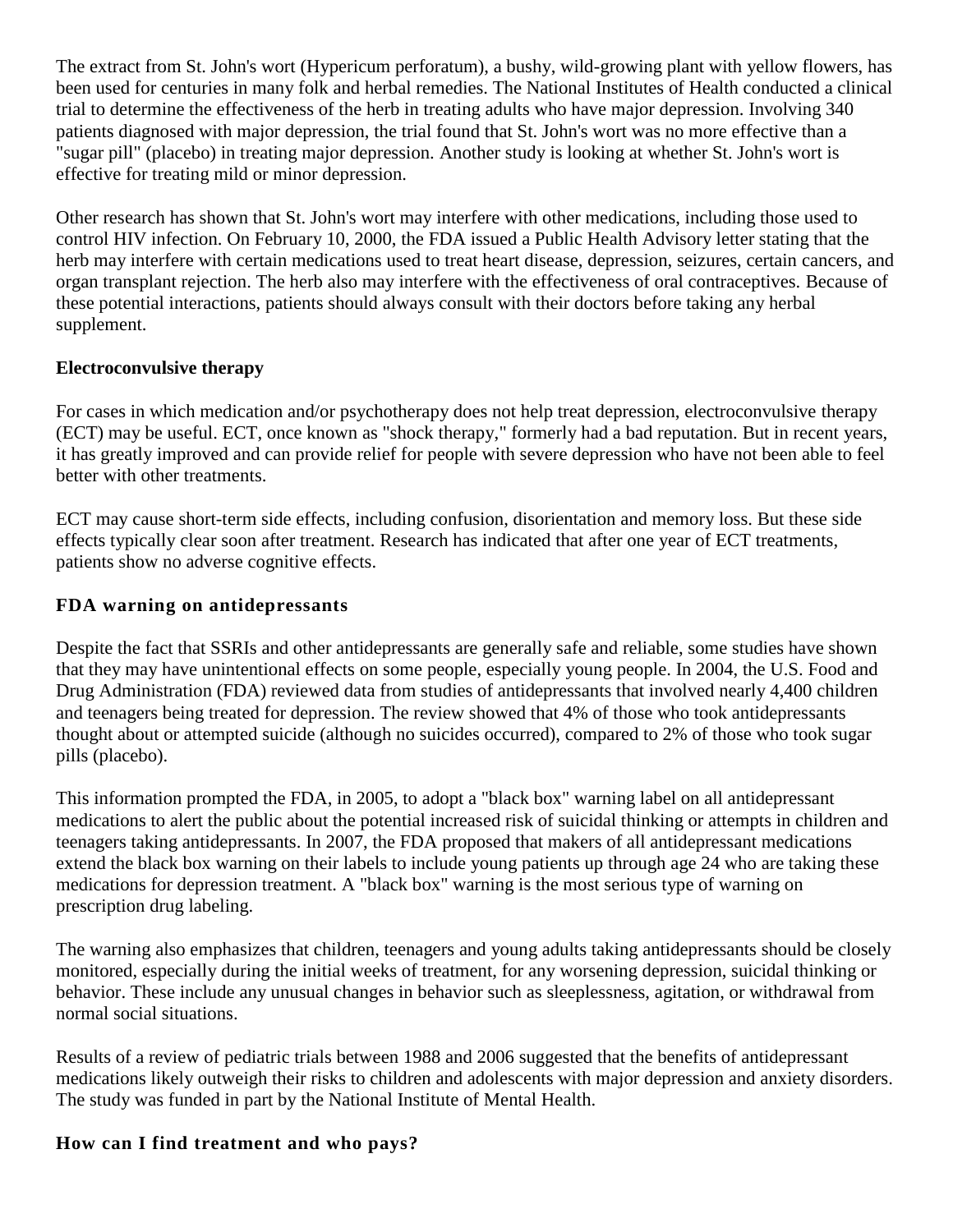Most insurance plans cover treatment for depression. Check with your own insurance company to find out what type of treatment is covered. If you don't have insurance, local city or county governments may offer treatment at a clinic or health center, where the cost is based on income. Medicaid plans also may pay for depression treatment.

If you are unsure where to go for help, ask your family doctor. Others who can help are:

- Psychiatrists, psychologists, licensed social workers, or licensed mental health counselors
- Health maintenance organizations
- Community mental health centers
- Hospital psychiatry departments and outpatient clinics
- Mental health programs at universities or medical schools
- State hospital outpatient clinics
- Family services, social agencies or clergy
- Peer support groups  $\bullet$
- Private clinics and facilities
- Employee assistance programs
- Local medical and/or psychiatric societies.

You can also check the phone book under "mental health," "health," "social services," "hotlines," or "physicians" for phone numbers and addresses. An emergency room doctor also can provide temporary help and can tell you where and how to get further help.

## **Why do people get depression?**

There is no single cause of depression. Depression happens because of a combination of things including:

**Genes** - some types of depression tend to run in families. Genes are the "blueprints" for who we are, and we inherit them from our parents. Scientists are looking for the specific genes that may be involved in depression.

**Brain chemistry and structure** - when chemicals in the brain are not at the right levels, depression can occur. These chemicals, called neurotransmitters, help cells in the brain communicate with each other. By looking at pictures of the brain, scientists can also see that the structure of the brain in people who have depression looks different than in people who do not have depression. Scientists are working to figure out why these differences occur.

**Environmental and psychological factors** - trauma, loss of a loved one, a difficult relationship, and other stressors can trigger depression. Scientists are working to figure out why depression occurs in some people but not in others with the same or similar experiences. They are also studying why some people recover quickly from depression and others do not.

### **What if I or someone I know is in crisis?**

If you are thinking about harming yourself, or know someone who is, tell someone who can help immediately.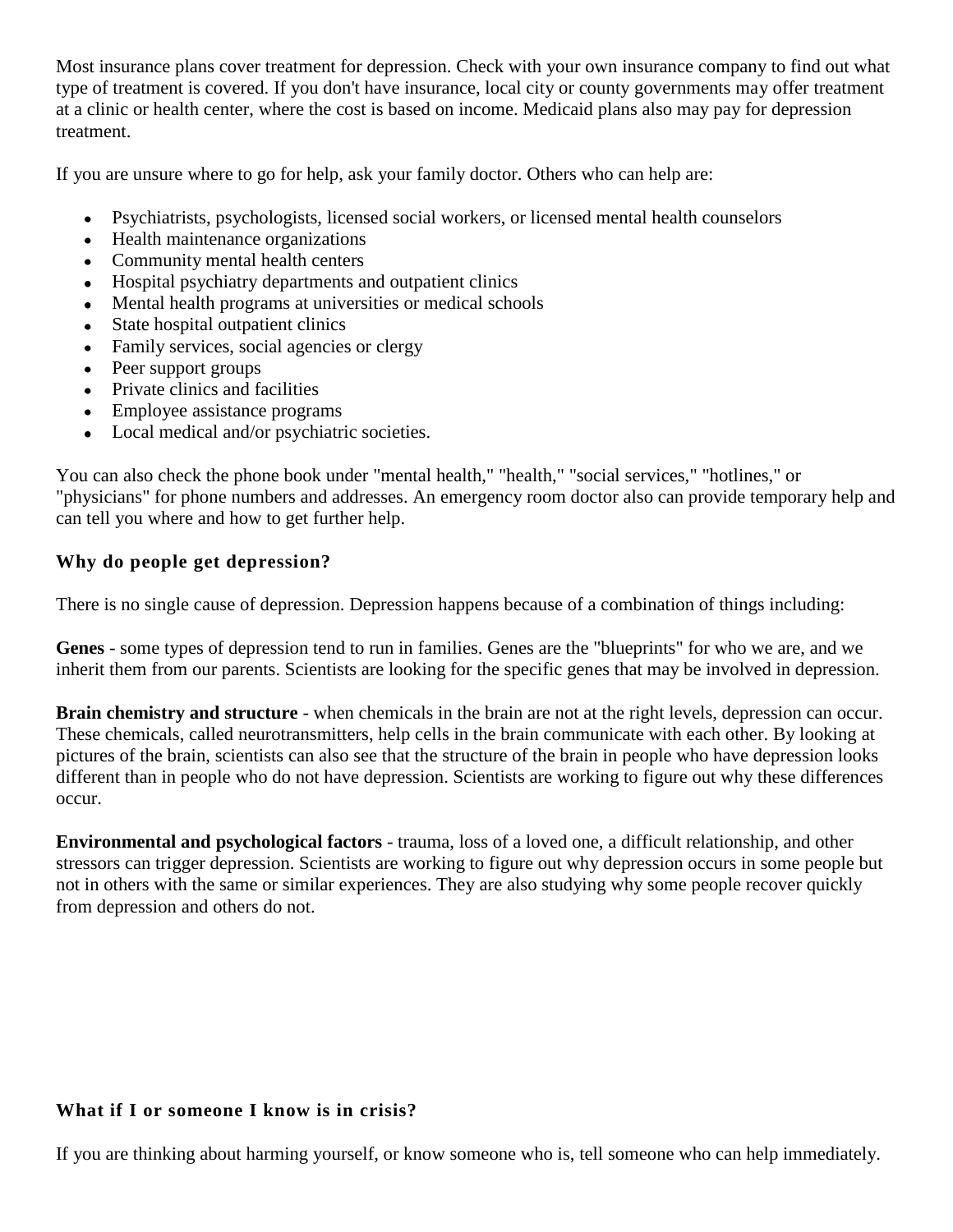- Call your doctor.  $\bullet$
- Call 911 or go to a hospital emergency room to get immediate help or ask a friend or family member to help you do these things.
- Call the toll-free, 24-hour hotline of the National Suicide Prevention Lifeline at 1-800-273-TALK (1- 800-273-8255); TTY: 1-800-799-4TTY (4889) to talk to a trained counselor.
- Make sure you or the suicidal person is not left alone.  $\bullet$

## **Personal story**

It was really hard to get out of bed in the morning. I just wanted to hide under the covers and not talk to anyone. I didn't feel much like eating and I lost a lot of weight. Nothing seemed fun anymore. I was tired all the time, and I wasn't sleeping well at night. But I knew I had to keep going because I've got kids and a job. It just felt so impossible, like nothing was going to change or get better.

I started missing days from work, and a friend noticed that something wasn't right. She talked to me about the time she had been really depressed and had gotten help from her doctor. I called my doctor and talked about how I was feeling. She had me come in for a checkup and gave me the name of a specialist, who is an expert in treating depression.

Now I'm seeing the specialist on a regular basis for "talk" therapy, which helps me learn ways to deal with this illness in my everyday life, and I'm taking medicine for depression. Everything didn't get better overnight, but I find myself more able to enjoy life and my children.

### **For More Information On Depression**

- Visit the National Library of Medicine's [MedlinePlus](http://www.nlm.nih.gov/medlineplus) [and En Español](http://medlineplus.gov/spanish)
- For information on [clinical trials for depression](http://www.nimh.nih.gov/studies/index.cfm)
- National Library of Medicine [Clinical Trials Database](http://www.clinicaltrials.gov/)

Information from NIMH is available in multiple formats. You can browse online, download documents in PDF, and order paper brochures through the mail. If you would like to have NIMH publications, you can order them online at www.nimh.nih.gov. If you do not have Internet access and wish to have information that supplements this publication, please contact the NIMH Information Center at the numbers listed below.

Please check the NIMH Web site at http://www.nimh.nih.gov for the most up-to-date information on this topic.

National Institute of Mental Health Science Writing, Press & Dissemination Branch 6001 Executive Boulevard Room 8184, MSC 9663 Bethesda, MD 20892-9663 Phone: 301-443-4513 or 1-866-615-NIMH (6464) toll-free TTY: 301-443-8431 TTY: 866-415-8051 FAX: 301-443-4279 E-mail: [nimhinfo@nih.gov](mailto:nimhinfo@nih.gov) Web site: [http://www.nimh.nih.gov](http://www.nimh.nih.gov/)

If you want to copy this booklet…